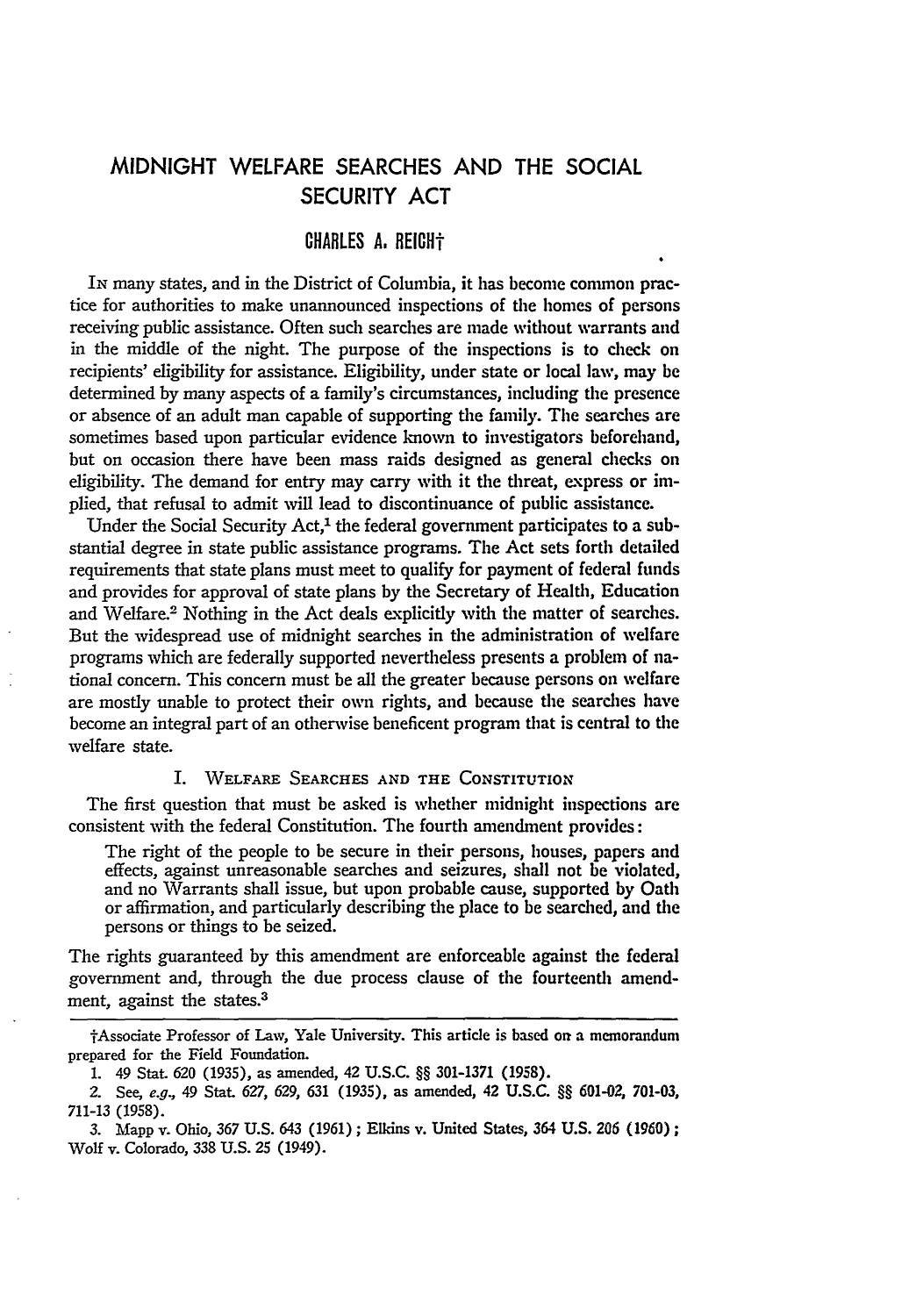Do searches of welfare recipients' homes without warrants violate the fourth and fourteenth amendments? They might be justified, if at all, only by one of these general arguments: (a) that the searches are conducted with the consent, express or implied, of the recipients; (b) that the object of the searches is not to secure evidence for criminal prosecution or forfeiture; (c) that the searches, under all the circumstances, are reasonable. These issues will be discussed below.

# *A. Consent*

An entry or search that might appear to be a violation of constitutional rights may be validated by consent, express or implied. Welfare inspectors do not force their way in; they enter only when the occupant opens the door. Our first problem is whether this form of acquiescence in a search constitutes "consent."

Two leading decisions of the Supreme Court deal with the question of acquiescence to a search. In *Johnson v. United States,4* the occupant of a room opened the door after the police knocked and said they wanted to talk to her. The Court held that the occupant had not freely consented to the officers' entry and subsequent search:

Entry to defendant's living quarters, which was the beginning of the search, was demanded under color of office. It was granted in submission to authority rather than as an understanding and intentional waiver of a constitutional right.<sup>5</sup>

In *Amos v. United States,6* officers went to a home and told the woman who answered the door that they were revenue officers come to search the premises, whereupon she admitted them. The Court ruled:

The contention that the constitutional rights of defendant were waived when his wife admitted to his home the Government officers, who came, without warrant, demanding admission to make search of it under Government authority, cannot be entertained. We need not consider whether it is possible for a wife, in the absence of her husband, thus to waive his constitutional rights, for it is perfectly clear that under the implied coercion here presented, no such waiver was intended or effected.<sup>7</sup>

Thus the mere demand for admission by one in authority is likely to be considered as coercive.8 The courts are quick to note the "disparity of position" between a government agent and a "humble" ordinary citizen.<sup>9</sup> In light of these

<sup>4. 333</sup> U.S. 10 (1948),

<sup>5.</sup> *Id.* at 13.

<sup>6. 225</sup> U.S. 313 (1921).

*<sup>7.</sup> Id.* at 317.

<sup>8.</sup> Judd v. United States, 190 **F.2d** 649, 650-51 (D.C. Cir. 1951).

<sup>9.</sup> Canida v. United States, 250 F.2d 822, **825** (5th Cir. 1958). See also Nelson v, United States, 208 **F.2d** 505 (D.C. Cir. 1953), *ccrt. denied,* 346 U.S. 827 (1953) ; Ray v. United States, 84 **F.2d** 654, 656 (5th Cir. 1936).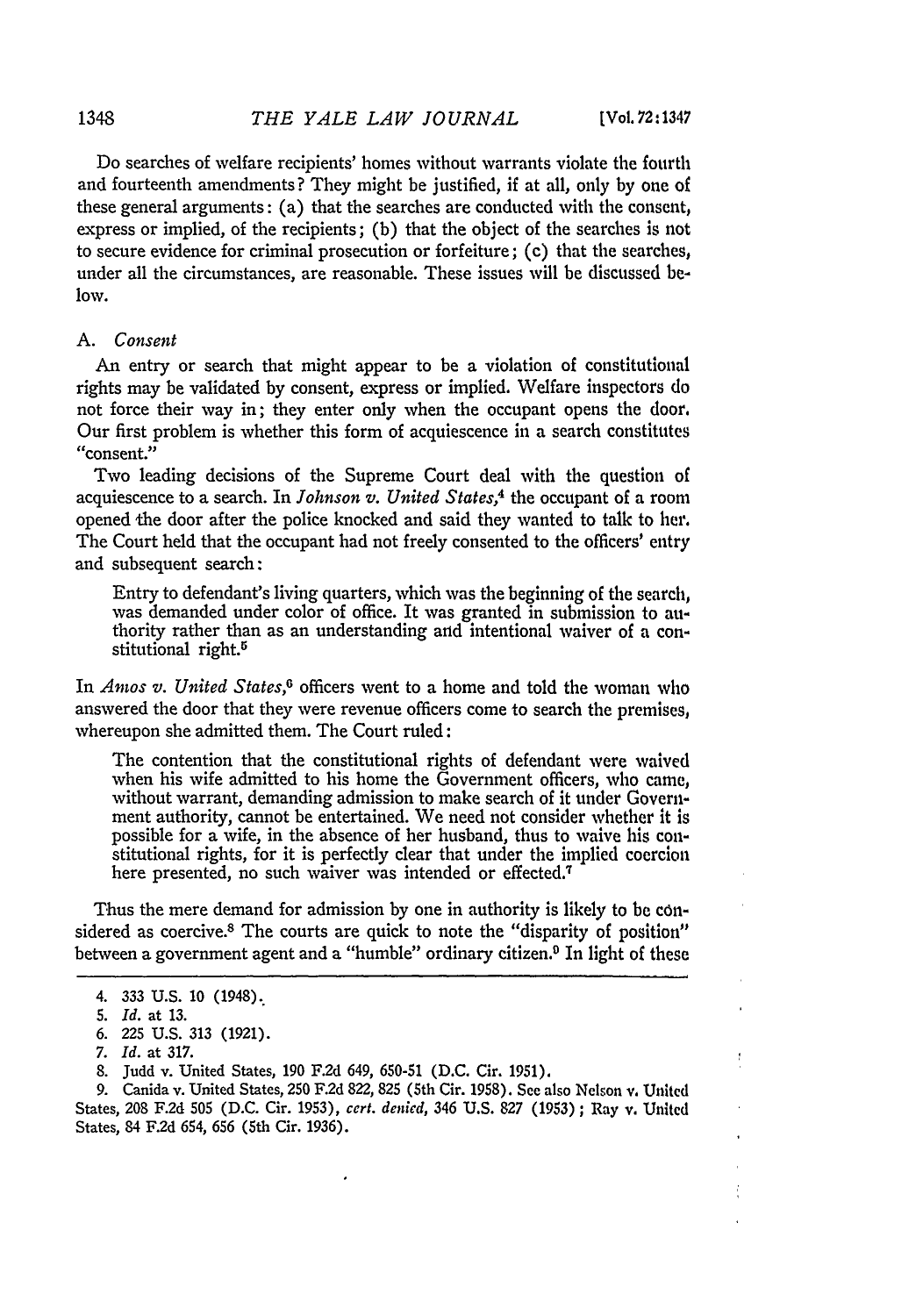cases, it seems clear that the opening of a door **by** a welfare recipient, in response to a demand by official investigators, is not consent to a search.<sup>10</sup>

The conclusion that consent is not present in a typical welfare search has been reached without assuming the existence of any pressure on the occupants other than that generated **by** the mere presence of authority. In reality, there is often a threat, sometimes made explicitly, and sometimes merely present in the mind of the recipient, that unless inspectors are admitted public assistance will be taken away. This fact greatly strengthens the conclusion that there is no freely given consent. In a recent case involving a coerced confession, the Supreme Court held that the threat that "state financial aid for her infant children would be cut off  $\ldots$  " constituted an important element of coercion.<sup>11</sup> This case leaves little doubt that the Court would deem even an implied threat to cut off assistance as coercive in a welfare search situation.

If there is no voluntary consent, is there any ground for contending that recipients of public assistance impliedly consent to inspections when they accept assistance? The Supreme Court has held that in special circumstances, where a citizen is required **by** law to keep certain records, the citizen may be held to have accepted the obligation to permit them to be inspected.<sup>12</sup> However, the theory of such cases is that the citizen has in his possession property that does not belong to him-property that is public, not private. Welfare recipients are not required to keep any comparable records, and there is nothing else in their

**10.** The status of the law *on.* this point has been well summarized **by** Judge Washington of the Court of Appeals for the District of Columbia:

Searches and seizures made without a proper warrant are generally to be regarded as unreasonable and violative of the Fourth Amendment. True, the obtaining of the warrant may on occasion be waived by the individual; he may give his consent to the search and seizure. But such a waiver or consent must be proved **by** clear and positive testimony, and it must be established that there was no duress or coercion, actual or implied. Amos v. United States, **255 U.S. 313,** 41. **S.** Ct. **266, 65 L. Ed.** 654; United States v. Kelih, D.C.S.D. Ill. 1921, 272 F. 484. The Government must show a consent that is "unequivocal and specific' (Karwicki v. United States, 4 Cir. 55 **F.2d 225,** 226), "freely and intelligently given." Kovach v. United States, **6** Cir., **53 F.2d 639.** Thus "invitations" to enter one's house, extended to armed officers of the law who demand entrance, are usually to be considered as invitations secured **by** force. United, States v. Marquette, **D.C.N.D.** Cal. **1920,** 271 F. 120. A like view has been taken where an officer displays his badge and declares that he has come to make a search (United States v. Slusser, **D.C.S.D.** Ohio **1921, 270** F. **818),** even where the householder replies "All right." United States v. Marra, **D.C.W.D.N.Y. 1930,** 40 **F.2d 271. A** finding of consent in such circumstances has been held to be "unfounded in reasom" Herter v. United States, 9 Cir., **27 F.2d** 521. Intimidation and duress are almost necessarily implicit in such situations; if the Government alleges their absence, it has the burden of convincing the court that they are in fact absent.

Judd v. United States, **190 F.2d** 649, **650-51 (D.C.** Cir. 1951).

**11.** Lynumn v. Illinois, **372 U.S. 528,** 534 **(1963).**

12. Shapiro v. United States, **335 U.S. 1, 32-35** (1948) **;** Davis v. United States, **328 U.S. 582, 587-91** (1946) **;** Wilson v. United States, 221 **U.S. 361 (1911).** See also Bowles v. Glick Bros. Lumber Co., 146 **F.2d 566** (9th Cir. 1945), *cert. dcnicd,* **325 U.S.** 842 1945; Rodgers v. United States, **138 F.2d 992** (6th Cir. 1943).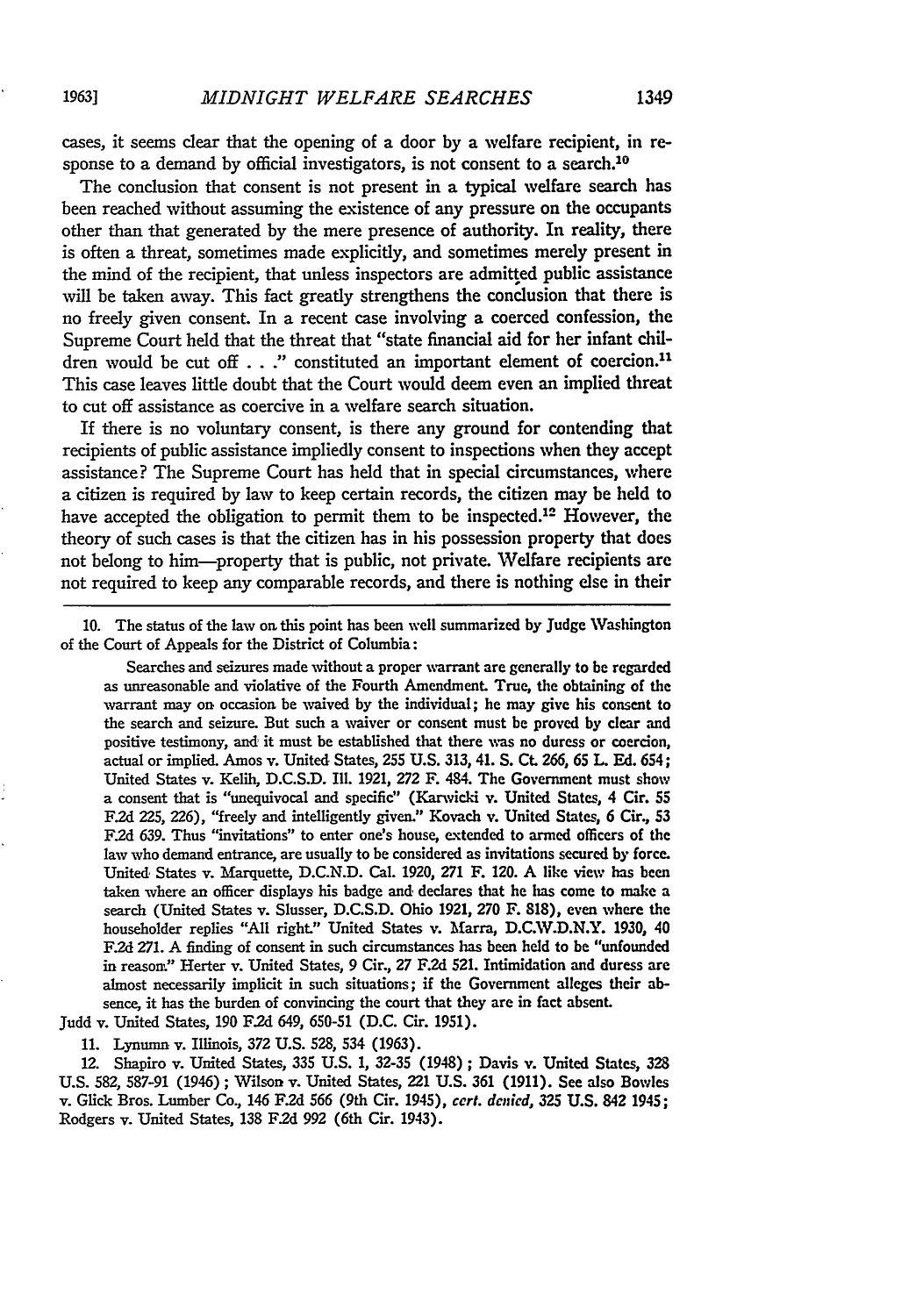homes that could possibly be deemed public property justifying an inspection. Even under the public records doctrine inspection must be carried on in a reasonable manner. The Supreme Court, in upholding inspection of public records held by a private individual, stressed that the inspection took place at "a **place** of business, not a private residence," and that it occurred "during business hours."<sup>13</sup> The Court added:

We do not suggest that officers seeking to reclaim government property may proceed lawlessly and subject to no restraints. Nor do we suggest that the right to inspect under the regulations subjects a dealer to a general search of his papers for the purpose of learning whether he has any coupons subject to inspection and seizure.<sup>14</sup>

In summary, there is no theory under which it can be said that public assistance recipients consent, expressly or impliedly, to searches of their homes. The official demand for entrance is sufficient to render any apparent consent involuntary and the threat of loss of public assistance underscores the coercive nature of the demand for entry.

# *B. The Object of the Search*

Does the object or purpose of a search affect its validity under the fourth amendment? It has been argued that there is a significant difference between a search for evidence of crime and an inspection to check on eligibility for a government benefit.

In *Frank v. Maryland,'5* the Supreme Court had before it a city ordinance authorizing health inspectors to inspect homes for unsanitary conditions without a warrant, and subjecting householders to a fine for refusal to admit an inspector. In a five-to-four decision, the Court upheld the law. Its reasons were as follows: (a) the inspection was solely for remedial health purposes; no evidence for criminal prosecution or forfeiture was sought; (b) under the ordinance, valid grounds for suspicion were required to exist; (c) the inspection was required to be made in the daytime. The Court said: "Here was no midnight knock on the door, but an orderly visit in the middle of the afternoon, with no suggestion that the hour was inconvenient" **;16** (d) the inspector had no power to force entry; (e) such inspection had a long history. The Court upheld that statute because it touched "at most upon the periphery of the important interests safeguarded by the fourteenth amendment's protection against official intrusion," and because "it is hedged about with safeguards designed to make the least possible demand on the individual occupant, and to cause only the slightest restriction on his claims of privacy."<sup>17</sup>

This decision is the chief argument in support of permitting some kinds of

<sup>13.</sup> Davis v. United States, 328 U.S. 582, 592 (1946).

<sup>14.</sup> *Id.* at 591.

<sup>15. 359</sup> U.S. **360** (1959).

<sup>16.</sup> *Id.* at **366.**

<sup>17.</sup> *Id.* at **367.**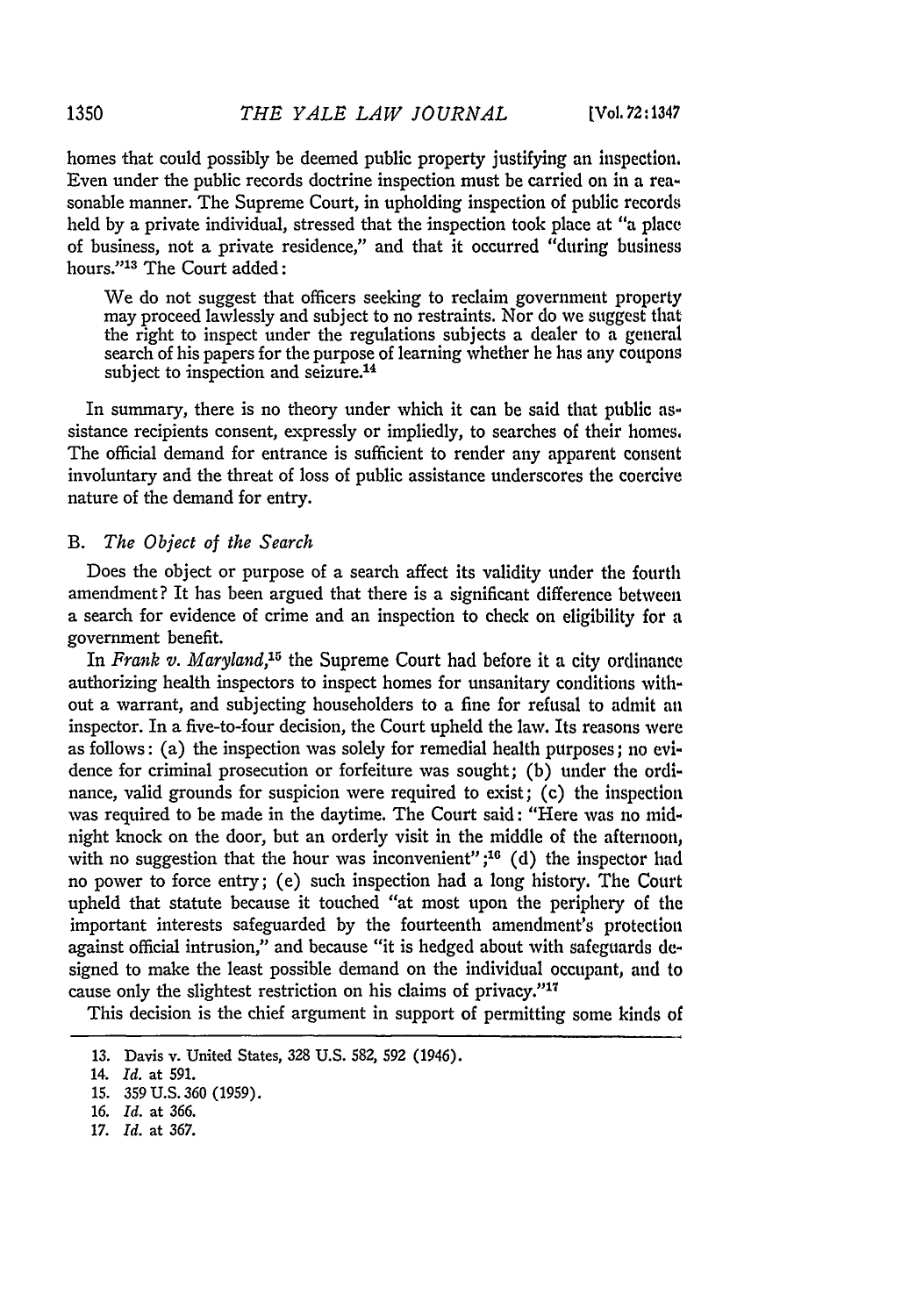"non-criminal" inspections without warrants.<sup>18</sup> But the carefully guarded language of the opinion indicates that the holding would not be extended to apply to welfare searches. They lack the safeguards that the Court mentioned. Instead, welfare searches are frequently the very "midnight knock on the door" which the *Frank* case condemned. It would require a significant extension of *Frank* to permit the welfare searches.

Rather than being extended, the prospect is that the *Frank* case will be limited and that judicial protection of privacy will increase. The four dissenting justices in *Frank*, all of whom are still serving, contended that the inspection violated the fourth and fourteenth amendments despite its noncriminal purpose and its safeguards. They said that no government official can invade a home for any reason unless he has a warrant or an immediate major crisis affords neither time nor opportunity to get a warrant.10 Recent decisions of the Court show it to be moving toward a more sweeping, rather than narrower, interpretation of the right of privacy. $20$ 

The above comparison of welfare inspections with health inspections has assumed that the welfare inspections are not searches for evidence of crime. But this assumption itself must be questioned. The purpose of searching recipients' homes is, as already stated, to check on their eligibility. But under state public assistance laws, misrepresentation of eligibility may generally be prosecuted as a crime. For example, Section 145 of the New York Social Welfare Law makes it a misdemeanor to obtain public assistance to which one is not entitled, and specifies that failure to notify the appropriate welfare official of any receipt of income shall constitute presumptive evidence of deliberate concealment of a material fact. Moreover, under this statute welfare officials must report apparent violations to the district attorney. In Washington, D.C. misrepresentation may also be punished as a crime under Section 32-765 of the District of Columbia Code. In California a false application for aid to a child constitutes the crime of perjury.21 In addition, the unlawful taking of welfare payments, based upon misrepresentation of eligibility, has been held to constitute the crime of grand theft.<sup>22</sup> In New York, it would also constitute grand larceny.<sup>23</sup> In Pennsylvania it would be cheating by false pretense.<sup>24</sup>

**18.** In Ohio *ex rel.* Eaton v. Price, 364 **U.S. 263 (1960),** the Supreme Court reaffirmed *Frank,* 4-4, and in the view of the dissenters, applied it to a different factual situation. However, the majority wrote no opinion, indicating that no extension of *Frank* was intended. *Cf.* Abel v. United, States, **362 U.S. 217** (1960), also involving a "non-criminal" search; but in that case the search was upheld solely on the ground that it was incidental to a lawful arrest.

**19.** Frank v. Maryland, **359 U.S.** 360, 374. See also District of Columbia **v,** Little, **178 F.2d** 13 (D.C. Cir. 1950), *aff'd on othcr grounds,* **339 U.S. 1** (1950), for a strong statement **by** Judge Prettyman that the fourth amendment applies equally to non-criminal searches.

20. Wong **Sum** v. United States, **371 U.S.** 471 (1963); Mapp v. Ohio, **367 U.S.** 643 (1961); Silverman v. United States, **365 U.S.** 505 **(1961).**

- 21. **CAJ. WELFARE** & **INSTITUTIONs CODE** § 1550 (1956).
- 22. Dawson v. Superior Court, 138 Cal. **App. 2d 685, 292 P.2d** 574 **(1956).**
- **23.** People v. Hubbard, **10** App. Div. **2d** *735,* **199** N.Y.S.2d **206 (1960).**
- 24. Commonwealth v. Thomas, 166 Pa. Super. 214, **70 A2d** 458 (1950).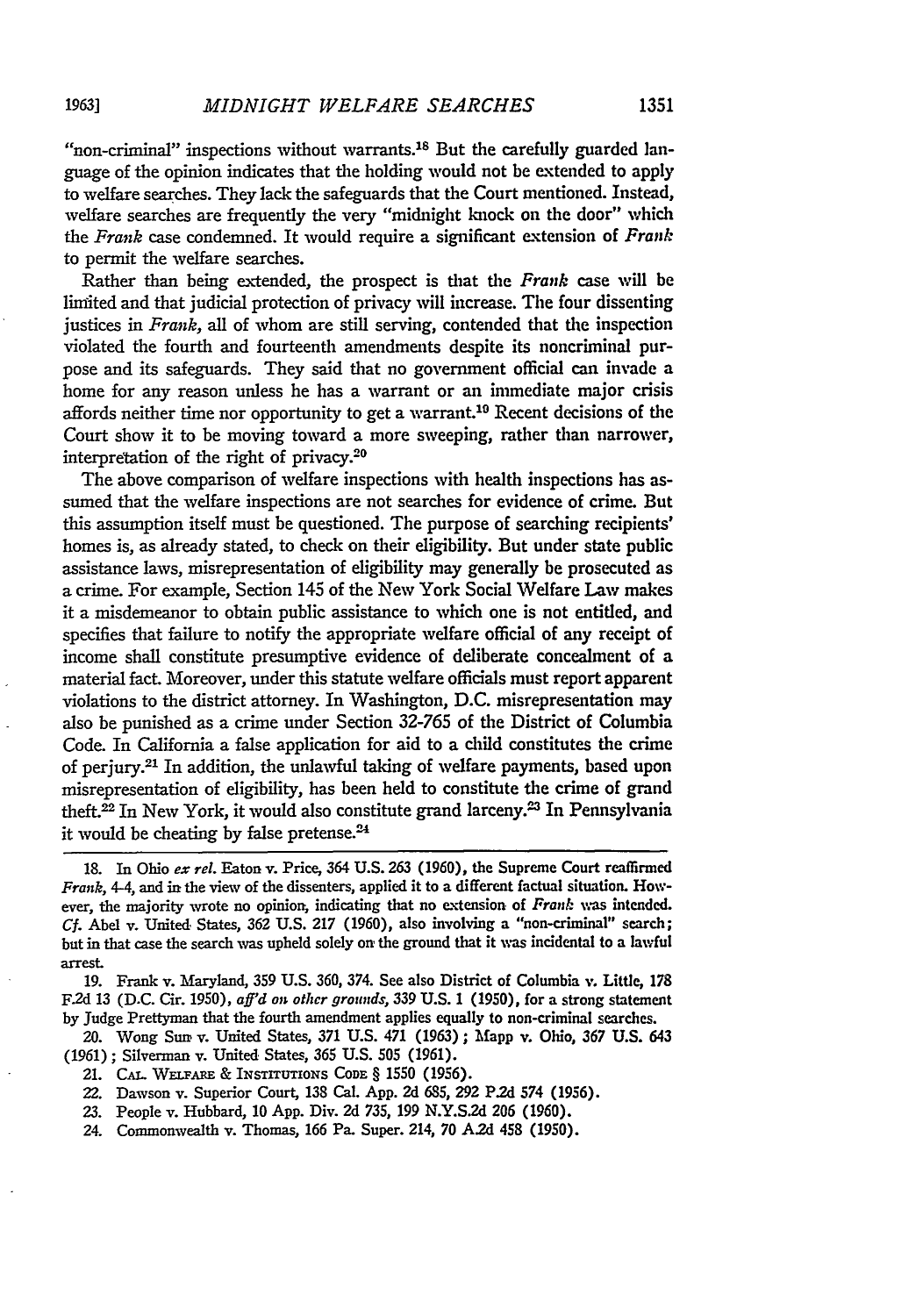Even more significant for the present discussion is the fact that searches by welfare inspectors have actually led to criminal prosecutions under the laws just cited. For example, in *People v. Shirley,25* defendant, Tressie Neal, received welfare aid for herself and her minor children. She reported to a county social worker that her only income was her welfare payments plus occasional earnings of the children, and that there were no unrelated adults living with the family. The social worker visited her home one day and found a man there, fully clothed but wearing bedroom slippers. Two days later, investigators came to the house at **2:30** A.M. and found the man in bed in defendant's bedroom. She then admitted that he had been living there for at least six months and that he had contributed to her support. She was found guilty of the crime of grand theft.

In *People v. Phipps,26* a woman obtained welfare payments for herself and her nine minor children after stating that her husband was absent from home and that she was seeking a divorce. After accumulating considerable evidence that the husband was actually living at home, investigators paid a nocturnal call, described by the court as follows:

Between 2:00 and **3:00** a.m. on January 28, 1959, investigators went to the Phipps home to investigate the truth of reports that Mr. Phipps was frequenting the home of Mrs. Phipps. The call was made at that unusual hour to preclude the anticipated explanation that Mr. Phipps was at the home for the purpose of visiting his children. As the investigators approached the home they encountered Mr. Phipps as he came out the back door. Mrs. Phipps and several of the children were inside the home. Both Mr. and Mrs. Phipps were fully dressed. She stated that Mr. Phipps had spent the evening there and they were still visiting and awaiting the return of a teenaged daughter who had gone out to attend a dance.<sup>27</sup>

Primarily on the basis of a subsequent admission, but also on the basis of the evidence thus obtained, husband and wife were convicted of grand theft.

In *Blackmone v. United States,28* Elizabeth Blackmone obtained welfare payments after representing that her husband had deserted her. The following excerpts from the court's opinion are relevant:

On the evening of February **7, 1958,** three investigators of the Department of Public Welfare went to the house occupied **by** Mrs. Blackmone. Two of them went to the rear of the premises, and after a short wait, they observed a man running from the rear door in his bare feet and shirt sleeves. The investigators asked him where he was going and requested him to go back into the house with them, which, according to the statement of proceedings and evidence, he did "voluntarily." Inside, they found Mrs. Blackmone and the third investigator, who testified that he had been "admitted" to the premises **by** Mrs. Blackmone. After some discussion, she stated that the man was her husband. Blackmone then said:

**<sup>25. 55</sup> Cal. 2d 521, 11 Cal. Rptr. 537, 360 P.2d 33 (1961).**

**<sup>26.</sup> 191 Cal. App. 2d** 448, **12 Cal. Rptr. 681 (Dist. Ct. App. 1961).**

**<sup>27. 191</sup> Cal. App. 2d at 452, 12 Cal. Rptr. at 683.**

**<sup>28. 151</sup> A.2d 191 (D.C. Mun. Ct. App. 1959).**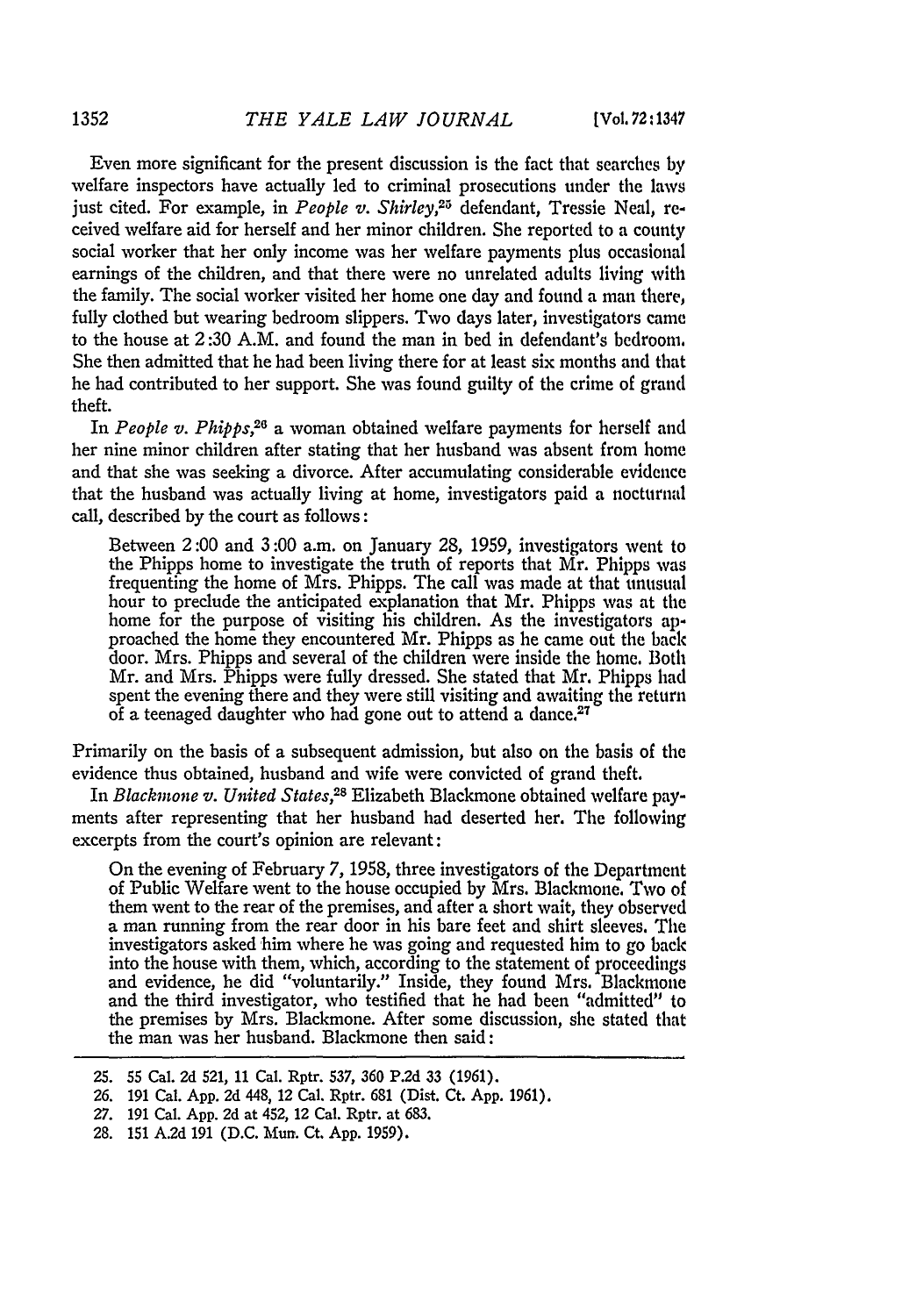Well, you've got me boys. My name is Blackmone .... I'm here, you can see. I've been here off and on about three years.

While in the house the investigators noticed men's clothing.<sup>20</sup>

Husband and wife were convicted, on the basis of this and other evidence, **of** the crime of welfare fraud.

Other cases, not themselves involving inspection, show the importance to criminal prosecutions of evidence that might possibly be obtained **by** searches of recipients' homes. In *People v. Bailey,30* the court held that where a man lives with the mother of welfare-aided children, the Department of Social Welfare has the right to treat him as if he were the children's stepfather and to compute eligibility **by** considering his income. The defendant mother was convicted of grand theft. In *People v. Ryerson,3'* a husband and wife were convicted of obtaining welfare money **by** false pretenses because they represented that they had separated while actually continuing marital relations. In *People v. Hubbard,32* a charge of grand larceny was based on misrepresentation of marital status to the Department of Welfare.<sup>33</sup>

It should be added that even the narrowest interpretation of the fourth amendment applies it to evidence for forfeitures as well as crimes.<sup>34</sup> A search for evidence to cancel welfare benefits might well be deemed to be a proceeding for forfeiture.35 While this term as used in the early search and seizure cases undoubtedly meant the confiscation of private property as a penalty for violation of law,<sup>36</sup> deprivation of welfare subsistence could be considered the modern equivalent of a forfeiture.

# *C. Reasonableness of Search*

The **only** remaining argument to support welfare searches is the very general one that they can somehow be justified as "reasonable." The Supreme Court has said: "[I]t is only unreasonable searches and seizures which come within the constitutional interdict. The test of reasonableness cannot be stated in rigid and absolute terms. 'Each case is to be decided on its own facts and circumstances..."

In the two leading cases in which this statement was made, searches without

- **31.** 199 Cal. App. **2d** 646, 19 Cal. Rptr. 22 (Dist. Ct. App. 1962).
- **32.** 10 App. Div. *2d* 235, 199 N.Y.S.2d **206** (1960).

- 34. Frank v. Maryland, *supra* note 16, at **365.**
- *35. But* **cf.** Flemming v. Nestor, **363** U.S. **603** (1960).
- **36.** Boyd v. United States, 116 U.S. **616** (1886).

**37.** Harris v. United, States, **331** U.S. 145, **150** (1947); United States v. Rabinowvitz, **339** U.S. **56, 63** (1950).

**<sup>29.</sup>** *Id.* at 194.

**<sup>30. 55</sup>** Cal. **2d** 514, **360 P.2d 39,** 11 Cal. Rptr. 543 (1961).

*<sup>33.</sup>* In addition to evidence of the crimes described above, searches of recipients' homes might furnish evidence of closely related crimes, such as adultery or fornication Section 405 of the Social Security Act also recognizes that states may impose criminal penalties based upon misuse of funds provided for the benefit of a child. 76 Stat. **188** (1962), 42 **U.S.C.** § **605** (1962 Supp.).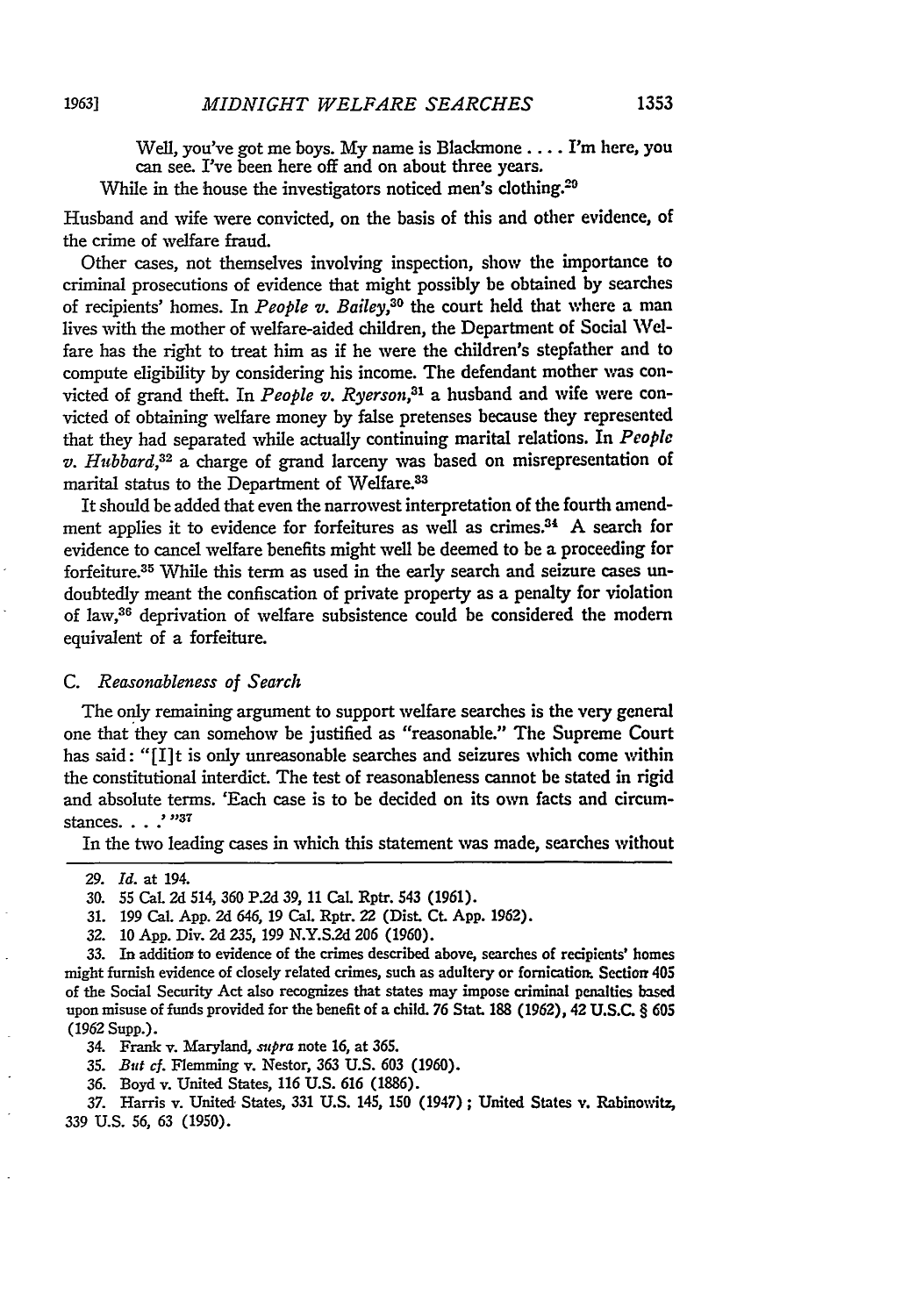warrants were held valid. But in both cases the searches were incident to lawful arrests, a circumstance which the Court recognizes as a special exception to the general rules governing searches and seizures and which is not present in the ordinary welfare search.

With respect to the reasonableness of a search of a private dwelling, not supported by a lawful arrest, the Supreme Court first stated its position in *Agncllo v. United States:3s*

While the question has never been directly decided by this court, it has always been assumed that one's house cannot lawfully be searched without a search warrant, except as an incident to a lawful arrest therein .... The protection of the Fourth Amendment extends to all equally,- to those justly suspected or accused, as well as to the innocent. The search of a private dwelling without a warrant is in itself unreasonable and abhorrent to our laws. . . . Belief, however well founded, that an article sought is concealed in a dwelling house furnishes no justification for a search of that place without a warrant. And such searches are held unlawful notwithstanding facts unquestionably showing probable cause.39

This case is the first of a series in which the Court expressed the view that a private dwelling has a special sanctity. In the case of a home, even if officers have good reason to believe they will find evidence of wrongdoing, it is unreasonable per se for them to enter without first obtaining a warrant. The Court adhered to this strict view in *Taylor v. United States.<sup>40</sup>*

In *Johnson v. United States,41* the Court had before it a case which on its facts was remarkably similar to the nocturnal calls of welfare investigators. At about 7:30 p.m. an officer of the Seattle police force received information from an informant that persons were smoking opium in the Europe Hotel. The police and narcotics agents, arriving at the hotel, recognized the smell of burning opium, which led them to Room 1. They knocked, identified themselves as officers, demanded entry, and were admitted. The Supreme Court held that while the search would have been justifiable if made upon a warrant obtained from a judge, since it was in fact made without a warrant it violated the fourth amendment.<sup>42</sup>

In the recent case of *Chapman v. United States*,<sup>48</sup> the Court explicitly reaffirmed the views expressed in *Agnello, Taylor* and *Johnson.* It then went further and declared that a rented dwelling has the same protection as one that

41. **333** U.S. 10 (1948).

**<sup>38.</sup>** 269 U.S. 20 (1925).

**<sup>39.</sup>** *Id.* at **32-33.**

<sup>40. 286</sup> **U.S.** 1 (1932).

<sup>42.</sup> Crime, even in the privacy of one's own quarters, is, of course, of grave concern to society, and the law allows such crime to be reached on proper showing. The right of officers to thrust themselves into a home is also a grave concern, not only to the individual but to a society which chooses to dwell in reasonable security and freedom from surveillance. When the right of privacy must reasonably yield to the right of search is, as a rule, to be decided by a judicial officer, not by a policeman or government enforcement agent. *Id.,* at 14.

<sup>43.</sup> *365* U.S. 610, 613 (1961).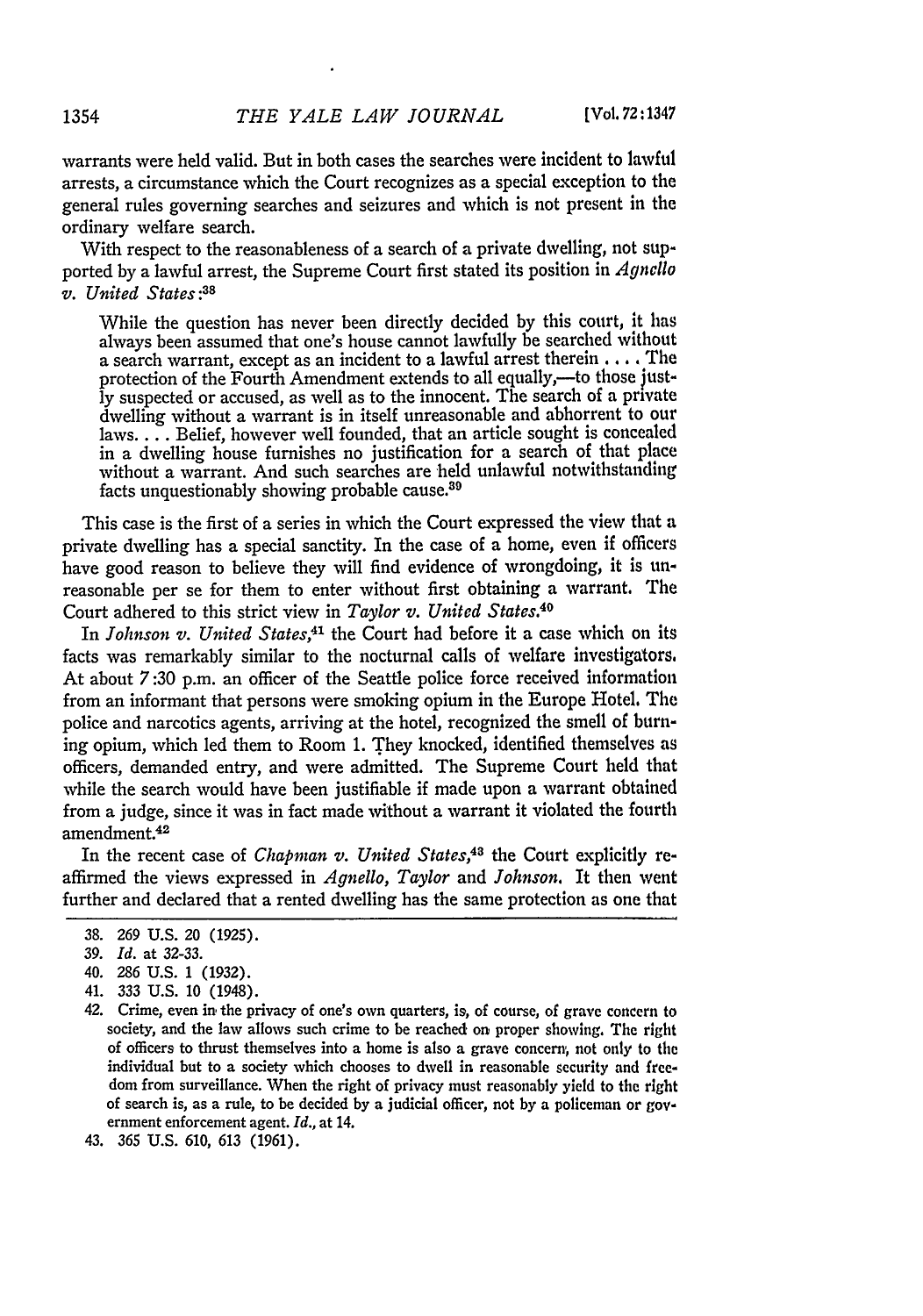is owned, even if the landlord consents to the officers' search of the tenant's quarters.

The authorities discussed show that inspecting the homes of persons receiving public assistance without warrants is, regardless of variations in circumstances, unreasonable and therefore illegal and unconstitutional. Plainly, no arguments based on necessity to enforce the welfare laws will justify the search without warrants of the homes of welfare recipients. Nor will any amount of information showing the likelihood of violation. On this question, the Supreme Court has been so clear and consistent that further citation of authorities is unnecessary. In sum, midnight welfare searches, as commonly practiced, are a flagrant violation of the fourth and fourteenth amendments.

# II. THE SOCIAL SECURITY **ACT AND THE** RESPONSIBILITY **OF THE DEPART-MENT OF HEALTH,** EDUCATION **AND WELFARE**

If the practice of searching the homes of public assistance recipients is unconstitutional, why has it continued so long? A major reason is that persons on public assistance are in no position to enforce a constitutional right of privacy. They lack the means and knowledge to litigate constitutional questions. And the available legal remedies are most inadequate. Until 1961 there was, for all practical purposes, no remedy whatever that could be invoked by a private individual whose home had been invaded in violation of the federal Constitution. Since *Mapp v. Ohio*,<sup>44</sup> evidence obtained as the result of such an invasion has been inadmissible in a subsequent state criminal trial, and it might also be held inadmissible in a hearing to revoke eligibility for welfare. But these remedies are strictly after-the-fact; they do not bar the searches. The only way to bar the searches is to refuse to admit the investigators, and in the present state of the law that means risking the loss of subsistence for the family.

These circumstances bring into sharp focus the question of national responsibility for the administration of those state programs which receive federal aid under the Social Security Act. Are midnight searches compatible with the Act? And does the Department of Health, Education and Welfare have any power or responsibility with respect to such searches? In the absence of other effective means to enforce the constitutional rights of a large group of the poor and the ignorant, these questions are urgent.

#### *A. Are Illegal Searches Compatible with the Act?*

The Social Security Act provides for federal-state cooperation in welfare programs. The programs are established and administered **by** state legislatures and state executives. To encourage the establishment of such programs, the federal government offers substantial financial assistance, both for subsistence payments and for administrative expense. To qualify for receipt of these federal funds, however, the state programs must conform to specified federal standards

44. **367 U.S.** 643 **(1961).**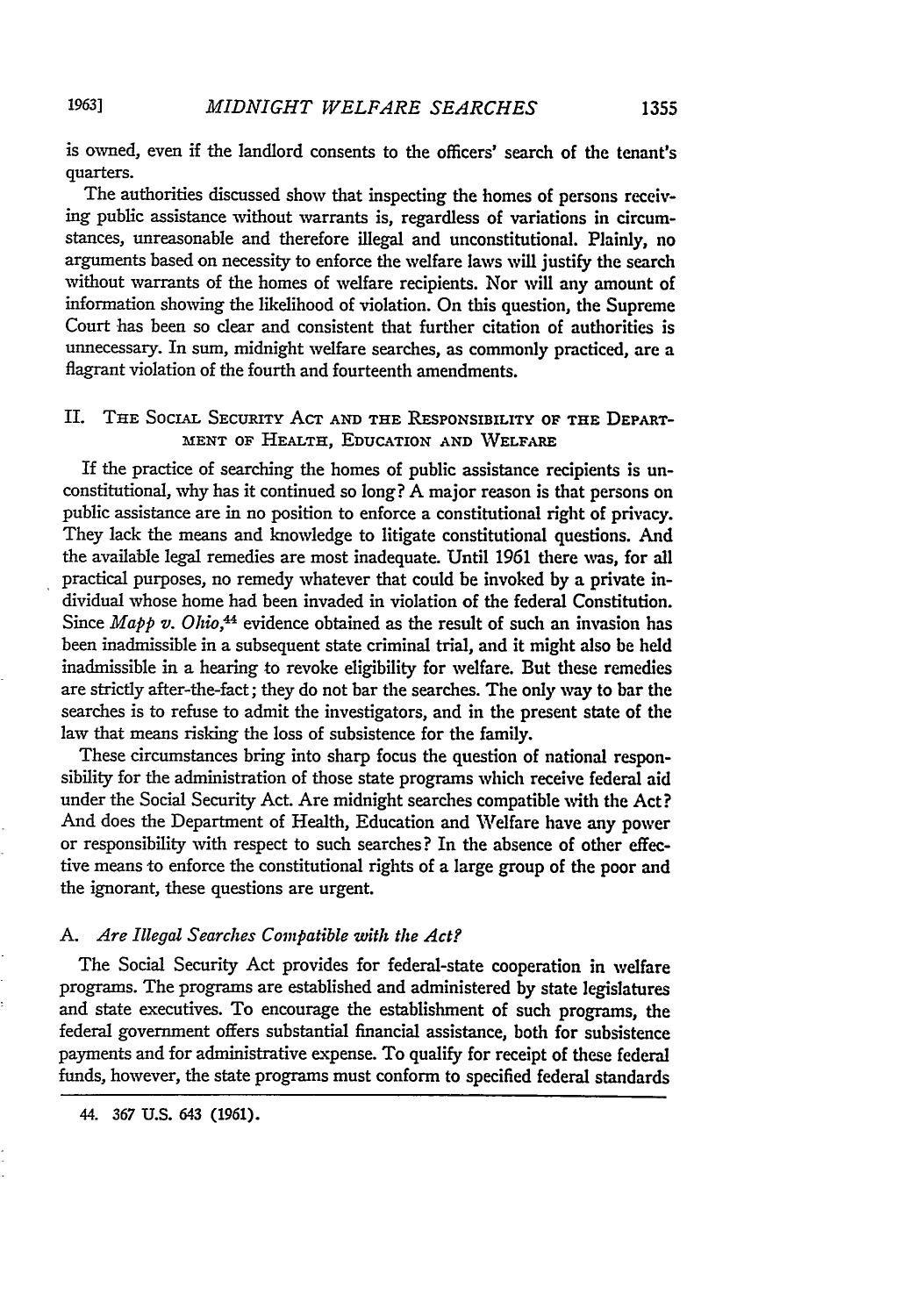stated in the Act. Interpretation of these standards, and application of them to state legislation, case-law, and administrative practice is the responsibility of the Secretary of the Department to which the particular program has been assigned-in the case of Dependent Child and similar benefits, the Department of Health, Education and Welfare. On the basis of his periodic certification to the Secretary of the Treasury that a state program is or continues to be in conformity with the federal standards, payments of federal funds are made. If he finds a lack of or departure from conformity, they may be withheld.46 It is uncertain whether his determinations are subject to judicial review. <sup>40</sup>

The standards set **by** Congress include matters of procedure and administration. For example, the federal program of grants to states for aid and service to needy children contains detailed provisions as to how a state plan must **be** administered, including a requirement of fair hearings on denial of applications,47 and safeguards for keeping confidential all information concerning applicants.48 It is therefore clear that Congress has asserted the *power* to control at least some aspects of the administration of state plans, and that Congress has in fact concerned itself with questions of state procedure and administration. Against this background, the issue is whether the constitutional prohibition against searching homes must be recognized as one of the federal standards to which state plans must conform.

The Social Security Act itself does not contain any provisions with respect to search and seizure. This is not surprising; there is nothing about the Social Security Act, as distinguished from many other federal statutes, which would suggest that search and seizure problems might arise under it. But Congress has enacted legislation with respect to searching private homes in connection with the enforcement or administration of *any* federal statute. Section **2236** of Title **18, U.S.C.** provides:

Section **2236.** Searches without warrant.

Whoever, being an officer, agent, or employee of the United States or any department or agency thereof, engaged in the enforcement of **any** law of the United States, searches any private dwelling used and occupied as such dwelling without a warrant directing such search, or maliciously and without reasonable cause searches any other building or property without a search warrant, shall be fined for a first offense not more than \$1,000; and, for a subsequent offense, shall be fined not more than \$1,000 or imprisoned not more than one year, or both.... **.\***

This statute is unquestionably binding on the Department of Health, Education, and Welfare and all of its employees. It also applies to all persons acting as "agents" of the United States, including officers of the District of Columbia.

46. See Arizona ex rel. State Board of Public Welfare v. Hobby, 221 F.2d 498 (D.C. Cir. 1954); Indiana **ex** rel. State Board of Public Welfare v. Ewing, **99** F. Supp, 734 **(D.D.C. 1951),** *vacated as moot,* **195 F.2d 556 (D.C.** Cir. **1952).**

**47.** 49 **Stat. 627 (1935), 42 U.S.C.** § **602(a) (4) (1958).**

<sup>45. 49</sup> Stat. 628 (1935), 42 **U.S.C.** §§ 603-04 (1958).

**<sup>48. 53</sup> Stat. 1380 (1939), 42 U.S.C.** § **602(a) (8) (1958).**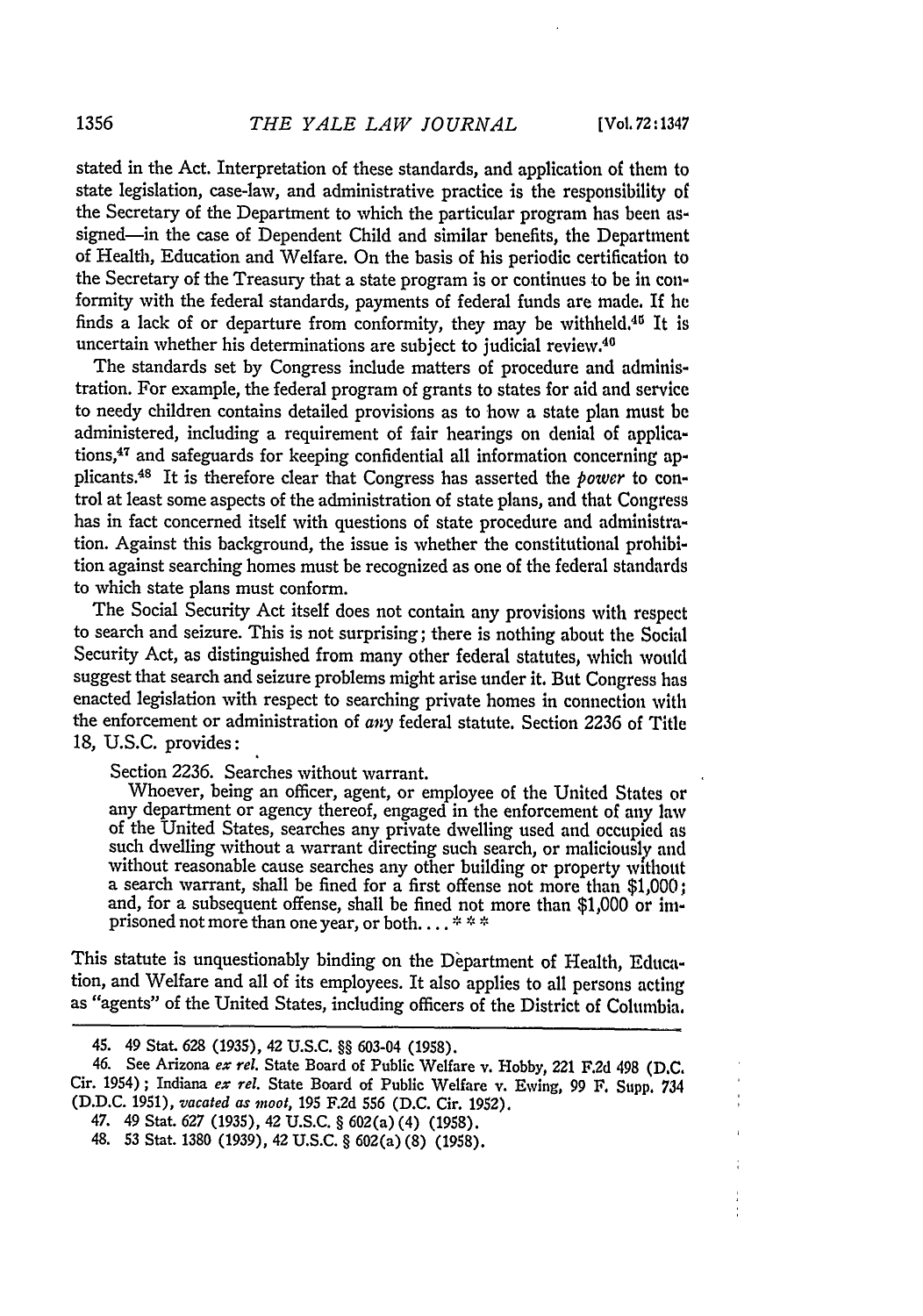While it is doubtful that a state officer enforcing a federal-state program is an "agent" of the United States, the spirit of the statute is a broad one.<sup>40</sup>

The fact that Congress dealt explicitly with the search of *dwellings* is of special significance. The protections of the fourth amendment include many matters other than the search of dwellings; arrests, seizures, and searches of places other than homes are covered. But Congress deemed the privacy of homes to be of such importance that it singled out the practice of searching dwellings to declare affirmatively that the enforcement of federal **law** by use of this practice is a criminal offense.

Congress has sought to ensure that no state welfare program be approved under the Social Security Act unless it meets Congress' standards. It requires little **by** way of implication to read the Act so as to include, among essential federal standards, a congressional policy against searching dwellings that is so specific in its object and so broad in its applicability. Certainly if a state program expressly listed searches of dwellings among its provisions for administration, it would be highly incongruous to hold such a program to be in compliance with federal standards.

But even if Congress had enacted no statutes dealing with searches by public officials, the Constitution sets its own standards for the administration of federally assisted programs. For example, Congress could not assist a state welfare plan which was administered so as to discriminate against persons because of their race or religion.50 Government funds may not be spent in a way that discriminates in violation of the Constitution.<sup>51</sup> This principle has been asserted in a recent Department of Health, Education and Welfare memorandum holding that a provision of Michigan law limiting benefits available to dependent child beneficiaries was inconsistent with federal standards under the Act.<sup>52</sup>

The principle is not limited to violation of the Constitution by discrimination. It is equally plain, for example, that the federal government could not spend its money in support of a program that violated the first amendment. The underlying proposition is that Congress may not apply public funds to any plan or program that violates any of the provisions of the Constitution.

49. State officials are subject to an entirely separate federal statute prohibiting them, subject to federal penalty, from enforcing any law, state or federal, by means that deprive people of their constitutional rights. This is the old Civil Rights Statute, 18 U.S.C. § 242 (1958), and at a minimum it shows congressional concern that state officials enforce their laws 'only **by** constitutional means.

50. This was recognized by Judge Schweinhaut in Arizona *ex* **rel.** State Board of Public Welfare v. Ewing, Administrator of the Federal Social Security Act, Civil No. 2008-52, D.D.C., 1952, *aff'd as modificd sub norn., Arizona cx rel.* State Board of Public Welfare v. Hobby, 221 **F2d** 498 (D.C. Cir. 1954).

51. *E.g.,* Burton v. Wilmington Parking Authority, 365 U.S. 715 (1961).

52. Memorandum by Alanson W. Willcox, General Counsel of the Department of Health, Education and Welfare, entitled "Memorandum Concerning Authority of the Secretary, under title IV of the Social Security Act, to Disapprove Michigan House Bill 145 on the Ground of its Limitations on Eligibility." (March **25, 1963).** See also the statement of Secretary Celebrezze **on,** this same subject, dated March **26, 1963.**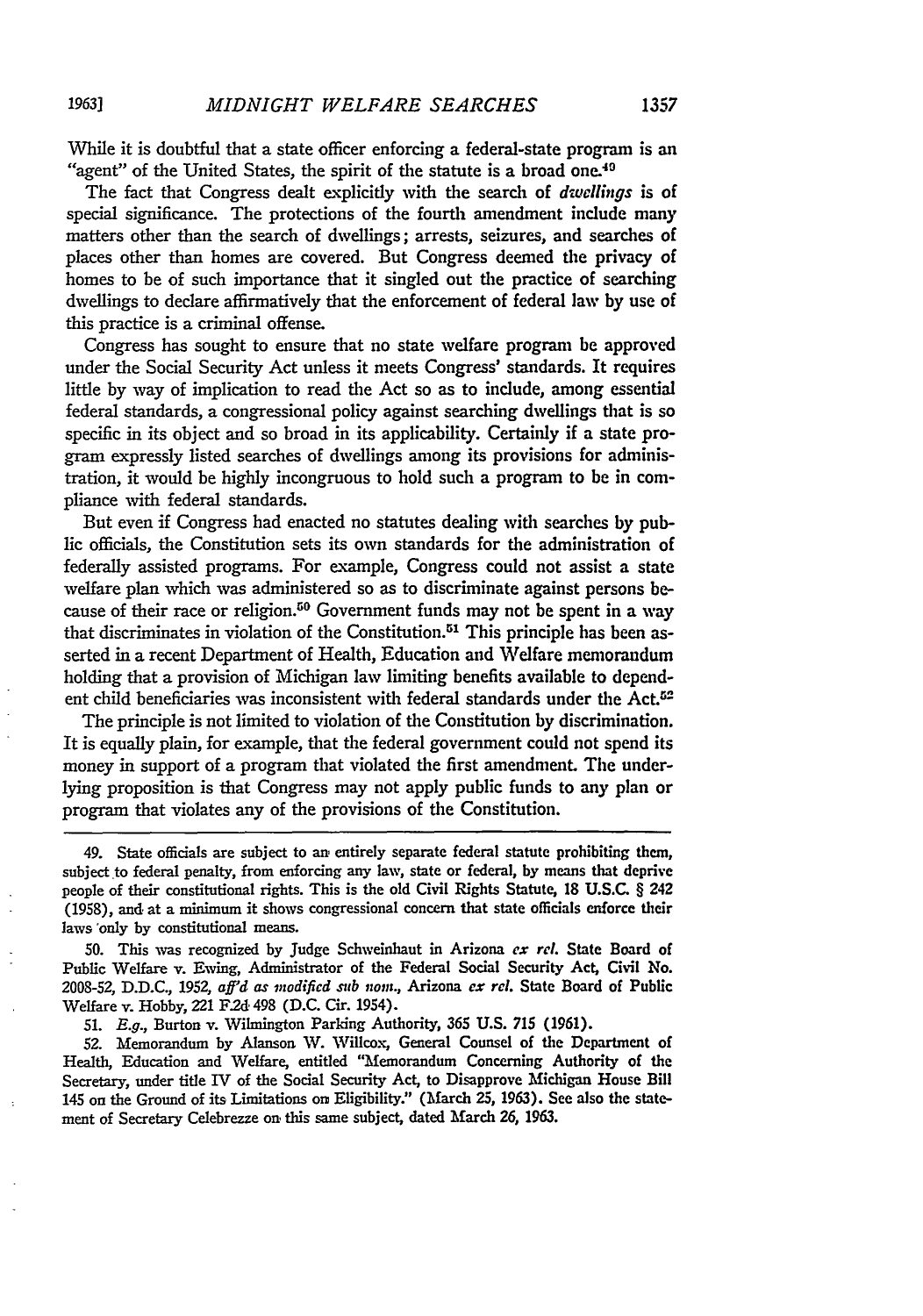$\mathbf{i}$ 

ł

# *B. The Department's Responsibility*

In light of this principle, and in light of congressional policy on searches of dwellings, what is the power, and the responsibility, of the Secretary of Health, Education and Welfare with respect to a state welfare program administered by illegal inspections of recipients' homes? This question involves the Secretary's power to issue regulations governing federally supported state programs, or to disapprove programs that, in his judgment, do not conform to federal standards.

The Secretary has general power to issue regulations under Section 1102 of the Social Security Act.53 With respect to state plans for aid to dependent children, his power is very specific; a state must "provide such methods of administration **...** as are found by the Secretary to be necessary for the proper and efficient operation of the plan."<sup>54</sup> The word "proper" should be emphasized. In at least two instances the Secretary has recognized and exercised the power to disapprove state plans on grounds not explicitly set forth in the Social Security Act. He disapproved plans which deny aid to needy children on the basis of a "suitable home" eligibility condition,<sup>55</sup> and he rejected Michigan House Bill 145 because of arbitrary discrimination in its plan of eligibility.<sup>50</sup>

These powers and precedents seem ample to support a ruling or regulation by the Secretary barring the practice of administering state plans by unconstitutional searches of recipients' homes. In the case of the "suitable home" requirements, cited above,<sup>57</sup> the Secretary disapproved the state programs because they imposed "a condition of eligibility that bears no just relationship to the Aid for Dependent Children program."<sup>58</sup> For authority the Secretary had only the general purposes of Title IV of the Social Security Act, and the general principle that it would be unjust to withdraw aid from children because of the nature of the home in which they live. But the Secretary found that, despite the absence of more specific statutory authority, he was responsible to see that federal grants were made only with respect to state programs that carried out the general purposes of the Act. In the case of Michigan House Bill 145, also cited above, the Secretary reasserted the authority to disapprove programs on general grounds, and the general counsel said that the Secretary could unquestionably disapprove a program which appeared unconstitutional. He said: "It would appear self-evident that the Secretary might properly disapprove a state plan so discriminatory as to be unconstitutional under the Fourteenth Amend-

54. 53 Stat. 1379 (1939), 42 U.S.C. § 602(a) (5) (1958).

**55.** Memorandum for The Commissioner of Social Security from Secretary Flemming, January *16, 1961.*

**56.** Statement of Secretary Celebrezze, March **26,** 1963 (disapproving Michigan **Ilouse** Bill 145 because of arbitrary discrimination).

**57.** 49 Stat. 627 (1935), 42 U.S.C. § 602(a) (4) (1958).

**58.** Memorandum for The Commissioner of Social Security from Secretary Flemminig, **supra** note **57,** at 2.

<sup>53. 49</sup> Stat. 647 (1935), 42 U.S.C. § 1302 (1958).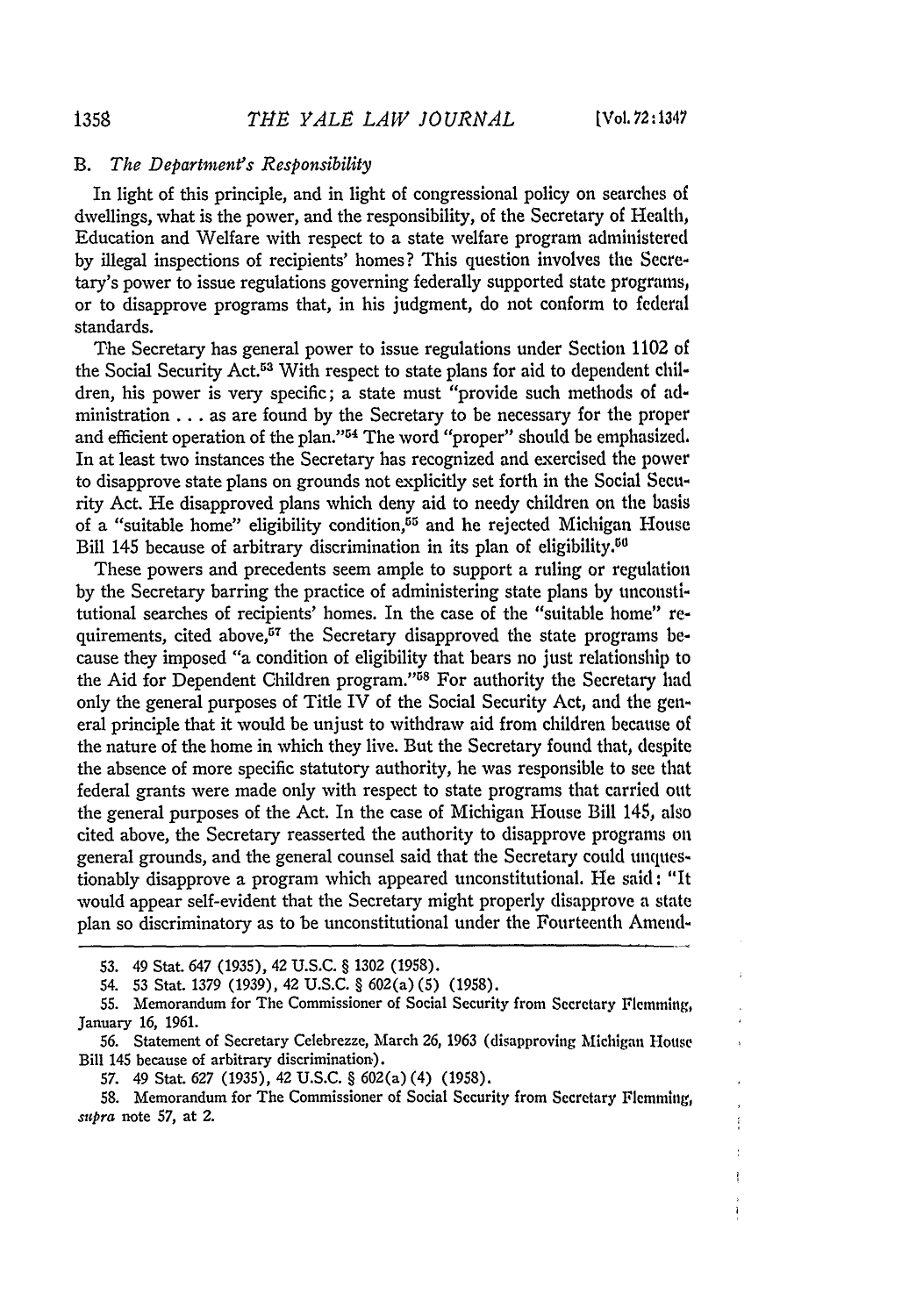ment."59 It follows that the Secretary can also disapprove a plan that is unconstitutional under the fourth and fourteenth amendments.

If the Secretary has the power, what is his responsibility and duty? The Supreme Court has suggested an answer in an analogous situation. **A** state provided financial aid to a private restaurant. It had the power to prohibit racial discrimination **by** the restaurant as a condition of supplying the assistance, but it failed to exercise this power. The Court said, in words that apply forcefully to the Department of Health, Educattion and Welfare in the present situation:

As the Chancellor pointed out, in its lease with Eagle the Authority could have affirmatively required Eagle to discharge the responsibilities under the Fourteenth Amendment imposed upon the private enterprise as a consequence of state participation. But no State may effectively abdicate its responsibilities **by** either ignoring them or by merely failing to discharge them whatever the motive may be.... **By** its inaction, the Authority, and through it the State, has not only made itself a party to the refusal of service, but has elected to place its power, property and prestige behind the admitted discrimination.<sup>60</sup>

Thus if the Secretary permits federal funds to be dispensed to states which use administrative methods that violate the Constitution, he permits the "power, property and prestige" of the federal government to support such practicespractices which cannot effectively be contested **by** the unfortunate victims. In such circumstances, the Secretary's duty to exercise his power by prohibiting the unconstitutional practices seems both plain and unavoidable. Here, as in the case of racial discrimination, there is evidence of the increasing need for government to intervene affirmatively if rights guaranteed by the Constitution are to be secured in fact.

# III. A FURTHER QUESTION

Social security and public assistance are the heart of the welfare state. **They** recognize that in a complex industrial society individuals cannot always be "blamed" for inability to support thenselves, and that responsibility for individual subsistence must be widely shared. But must the price of state support be the erosion of self-respect, and individual rights against government?

Welfare implies dependence. And dependence means that people may more easily be induced to part with rights which they would ordinarily defend. A not uncommon psychology leads those who dispense welfare to feel it only just that the beneficiaries give up something in return. To some public officials, opening one's home to inspection evidently seems a reasonable condition to impose on those whose homes are supported **by** a public agency. In many other ways, subtle and obvious, the recipients of public bounty are made to pay a similar price. They may be asked to observe standards of morality not imposed on the rest of the community. They may be forced to endure official condescension and prying.

**<sup>59.</sup>** Statement of Secretary Celebrezze, supra note **56,** at 2 **n.1.**

**<sup>60.</sup>** Burton v. Wilmington Parking Authority, **365 U.S. 715,** *725* **(1961).**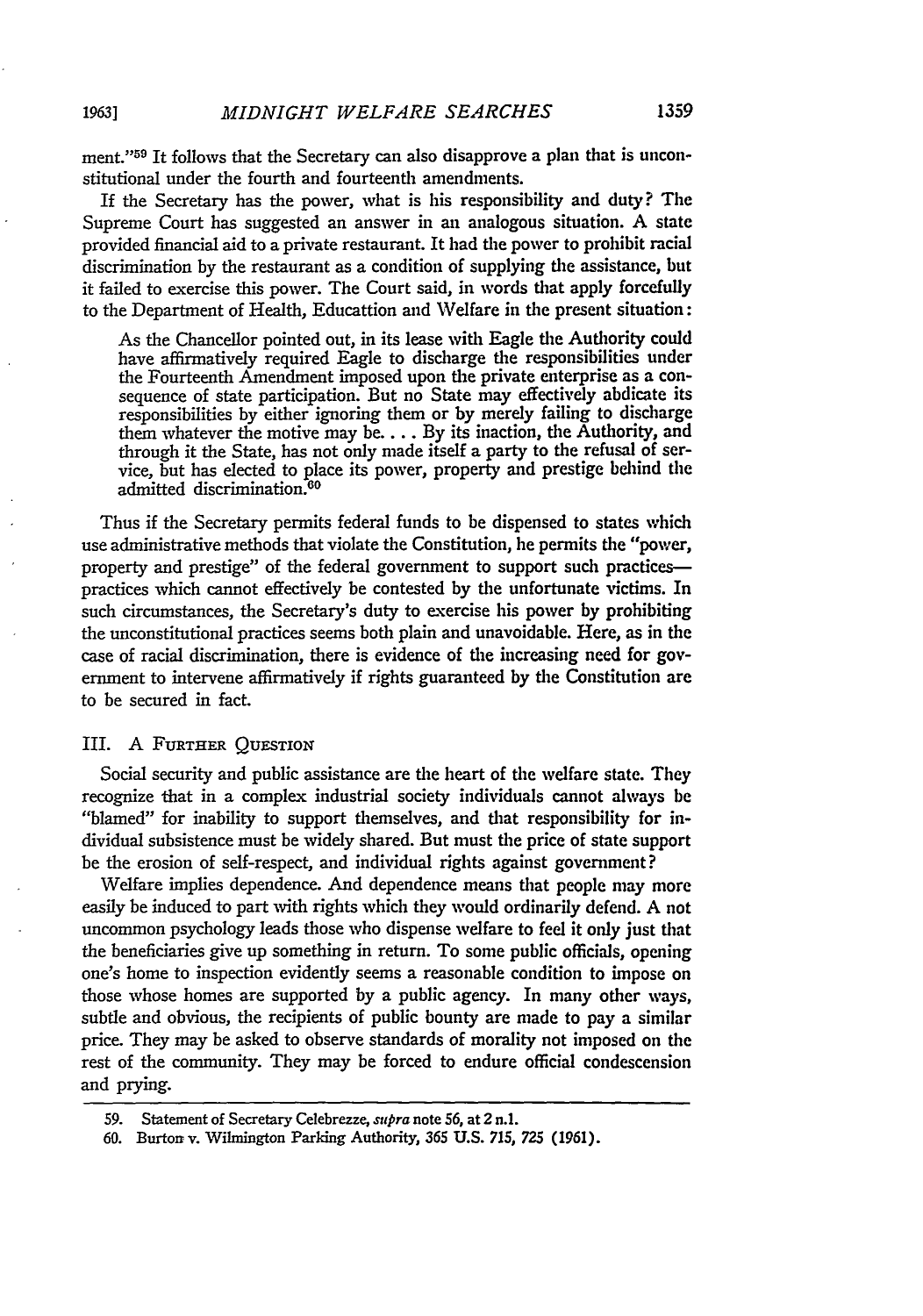If the welfare state is to be faithful to American traditions, government must recognize its duty, even as it hands out benefits, to preserve the independence of those it helps. In a complex society, individual rights are as much a community responsibility as food and clothing.

It is most unfortunate that the Social Security Act should have become a means, however indirect, for depriving some persons of the privacy guaranteed by the fourth amendment. The chief object of the amendment was to protect the home and, thereby, the integrity of every individual. The object of the Social Security Act was also to protect the home, and to protect independence and self-respect. It undoes the most fundamental purpose of the Act if it is enforced by methods that violate the sanctity of the home and degrade and humiliate recipients. To insist that welfare officials obey the fourth amendment is no more than to insist that the high aim of the Social Security Act not be forgotten in the day-to-day difficulties of carrying it out; and to make certain that the Act remains what it was, above all, intended to be-a guardian and insurer of the dignity of man.